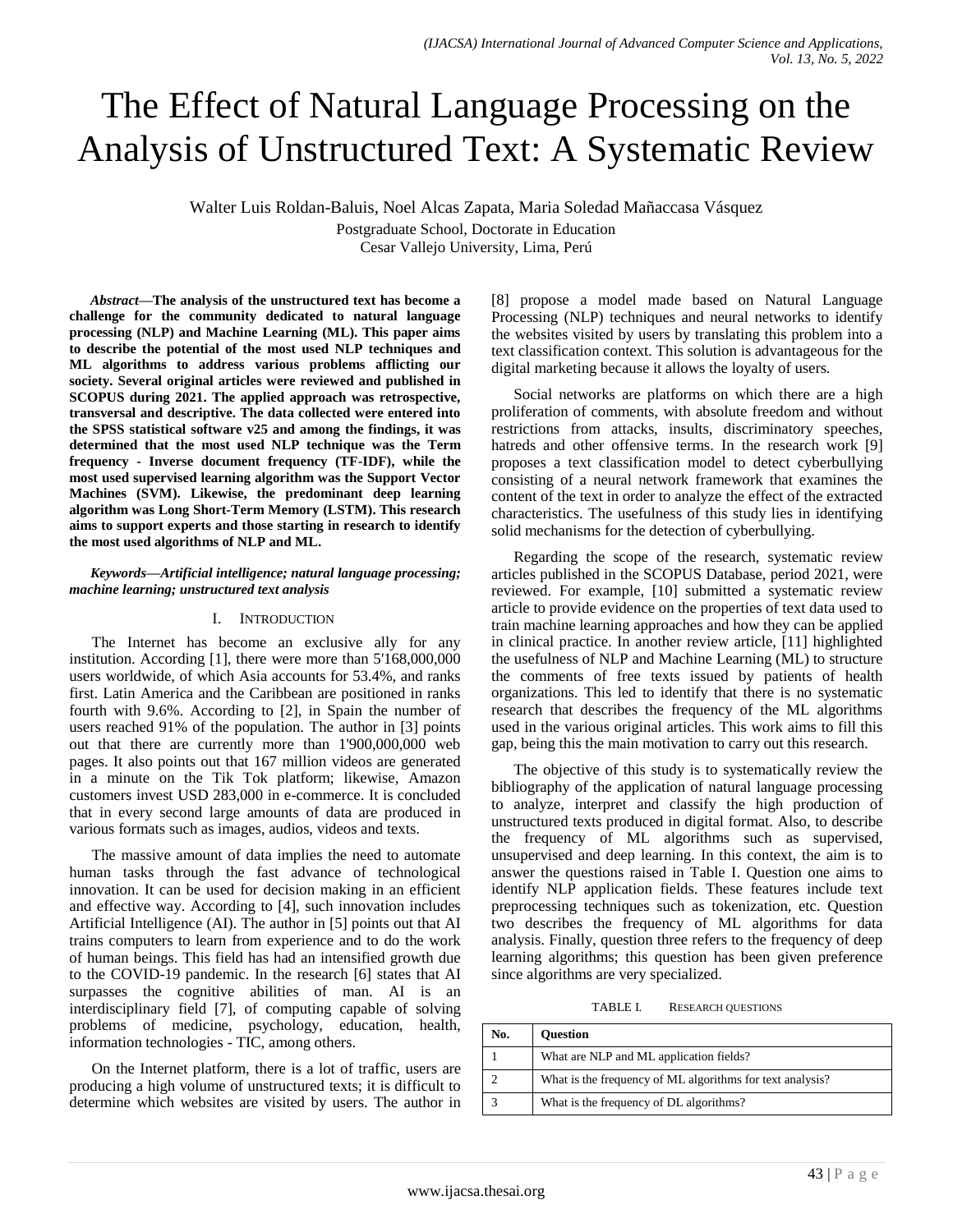## II. LITERATURE REVIEW

Natural Language Processing – NLP is a branch of artificial intelligence and a resource to carry out qualitative tasks of unstructured information, based on mathematical and statistical algorithms on large amounts of data. In this regard, [11] pointed out that the NLP is a computer analytical technique used to extract information from an unstructured text into a structured form, for which syntactic processing of a text is done; it also captures the meaning and identifies links based on semantic relationships. The author in [12] indicates that NLP is a technique of automatic extraction of information from different electronically written resources at the level of documents, words, grammar, meaning, and context. Likewise, [13] stated that the NLP is a key tool for information automation and extraction that can process large amounts of data and its application is useful for issuing reports from the radiology area of a hospital.

Machine Learning (ML) is used for creating models that allow computers to learn without being programmed. In this regard, [11] affirm that ML is a set of statistical algorithms that can train and test a group of data to detect patterns, predict feelings within a text. In the research [14] point out that ML is the process that detects and exploits patterns and trends that are "hidden" in the production of unstructured texts. The author in [15] indicate that ML is a set of machine learning algorithms built into machines to provide knowledge about processes quickly and efficiently. ML is classified into three fields, supervised learning (S), unsupervised learning (US), and reinforcement learning. The present work contemplates the use of algorithms of the first two fields mentioned.

Supervised learning uses algorithms that learn iteratively from data. They find hidden information by which computers learn. The author in [11] point out that algorithms try to predict and classify texts. For example, in the electronic documentation of a health service, the algorithms are able to identify the most common issues expressed by patients. Likewise, [16] points out that supervised ML divides the input data set into training and testing. The training data set has an output variable that must be predicted or classified.

Unsupervised learning uses algorithms to identify patterns and detect anomalies such as fraud, scam of potential users, among others. In this regard, [11] indicates that it is a technique that identifies models or patterns of behavior without the need to know the target attribute or objective that could be present in a text. In the research work [16] points out that the algorithms learn some characteristics from the data. One of the best-known models is the clustering.

The NLP is taking a lot of relevance in the sentiment analysis (SA), positive or negative, in the analysis of unstructured text; a source of application is the comments that are made on social networks. In that aspect, [17], making use of the tasks of NLP and ML methods, propose a model of word processing for SA that uses the comments made on Twitter. The first phase consists of collecting the text, cleaning it, preprocessing, extracting features from a text and then categorizing the data. The proposed corpus is multidisciplinary and can be used in the area of market analysis, customer behavior, survey analysis, and brand monitoring, among others.

This contribution is used as a basis for broadening the range of real applications.

The usefulness of NLP and ML has a high level of application in the medicine field. It can be applied to determine the misuse and abuse of prescription drugs in comments made on social networks. In this regard, [18] propose a model to detect self-reports of prescription drug abuse from Twitter. Using these public data, it develops a continuous monitoring system to classify the class of "abuse or misuse".

#### III. MATERIAL AND METHOD

### *A. Introduction*

The PRISMA method is a structured tool with a systemic approach that helps to present the results of a research. According to [19], the Preferred Reporting Items for Systematic Reviews and Meta-Analyses – PRISMA 2020 is conceptualized as a series of recommendations that contribute to selecting, evaluating and synthesizing for better clarity and transparency of research. In fact, [20], [21] point out that the PRISMA declaration is an essential strategy for conducting good research and publishing the results. In the area of objectivity, this research has been divided into four phases, according to the process proposed by:

- *1)* Retrieval of publications.
- *2)* Review of titles and abstracts.
- *3)* Revision of the full text.
- *4)* System information collection.

With regard to the initial recovery phase, it is necessary to use a strategy that would allow efficient document searches. In this respect, [22] point out that the PICO strategy is relevant for raising research questions in order to optimize the placement of articles. The PICO system is an acronym and a component structure. According to [23], this format has four elements: problem, intervention, comparison and outcome. Table II shows the optimal search of documents, this strategy was adapted to the acronym PIO. In addition, the thesaurus Computer Classification System – ACM was used to identify the appropriate synonyms; the link is: https://bit.ly/3dphAJP.

From phase two: review, titles and abstracts; articles were located to be contrasted with the inclusion and exclusion criteria. Titles and abstracts were reviewed, then the method and results, in order to establish the search formula. The database consulted was Scopus, period 2021. In the third phase, the combination of keywords and synonyms was used with emphasis on the variables Natural Language Processing and text analysis. The logical operators AND and OR were used repeatedly until the appropriate formula was obtained. Table III shows the restricted query.

TABLE II. KEYWORDS AND SYNONYMS FOR THE PIO METHOD SEARCH

| <b>Natural Language Processing</b> |                |                |
|------------------------------------|----------------|----------------|
| Natural language process           | text analysis  |                |
| Natural Language Text              | text analytics | Corpus         |
| Computational linguistics          | text data      | Classification |
| Word processing                    |                |                |
| NI P                               |                |                |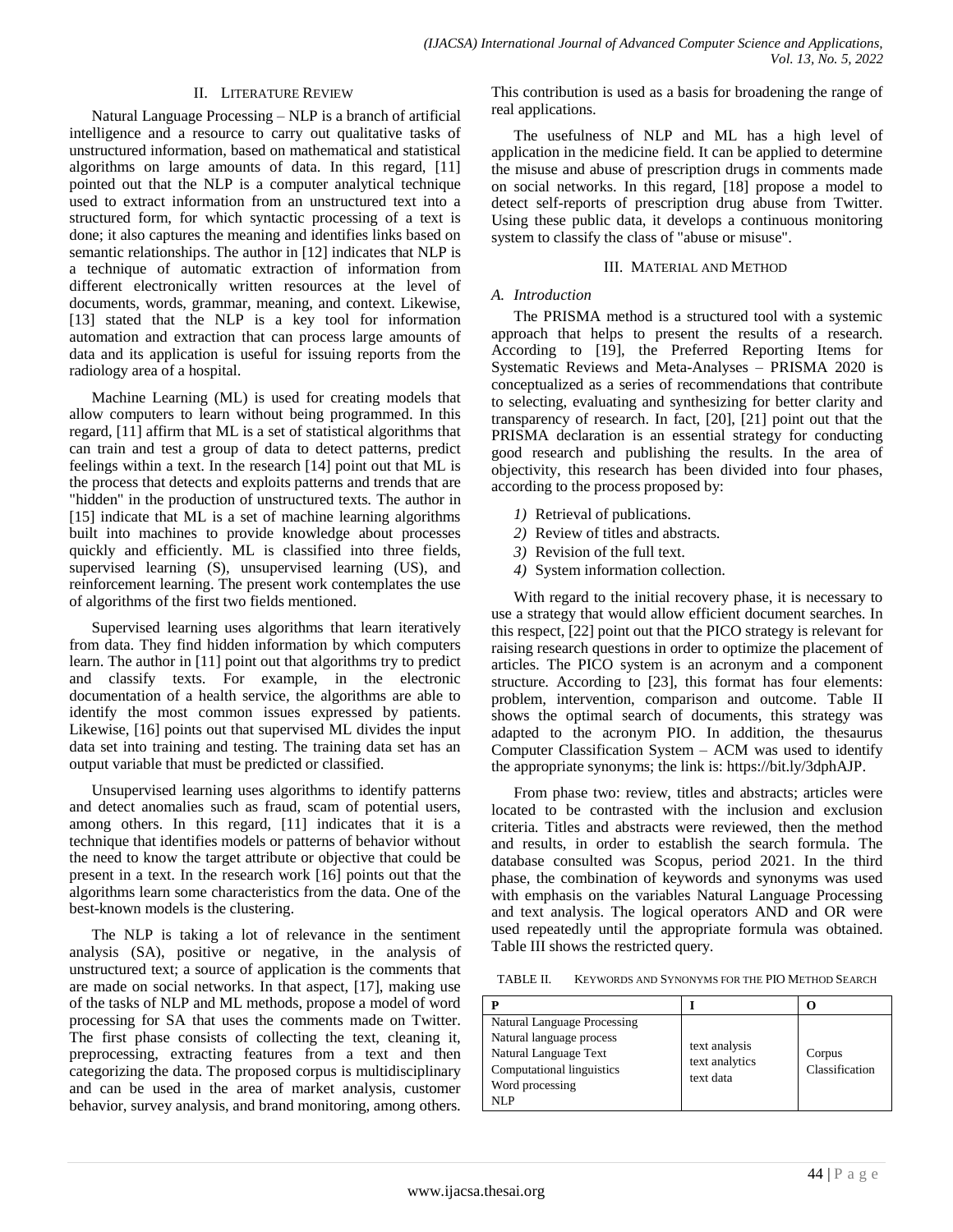| <b>Database</b> | Search date          | <b>Search string</b>                                                                                                                                                                                                                                                                                                                                                                                                                                                     |
|-----------------|----------------------|--------------------------------------------------------------------------------------------------------------------------------------------------------------------------------------------------------------------------------------------------------------------------------------------------------------------------------------------------------------------------------------------------------------------------------------------------------------------------|
| Scopus          | December 15,<br>2021 | OA(all) AND (TITLE-ABS("Natural<br>Language Processing") OR TITLE-<br>ABS("Natural Language Process") OR<br>TITLE-ABS("Natural Language Text") OR<br>TITLE-ABS("Computational linguistics")<br>OR TITLE-ABS("Word processing") OR<br>TITLE-ABS("NLP")) AND (TITLE-<br>ABS("text analysis") OR TITLE-ABS("text<br>analytics") OR TITLE-ABS("text data") OR<br>TITLE-ABS("text classification") OR<br>TITLE-ABS ("Data extraction")) AND<br>PUBYEAR > 2020 AND DOCTYPE(AR) |

#### TABLE III. SEARCH CRITERIA FOR ORIGINAL SCIENTIFIC ARTICLES

#### *B. Selection of Criteria*

Inclusion and exclusion criteria for the efficient search of research articles were identified in the PICO strategy. The query was held on December 19, 2021. The search was restricted since 2021 and 144 articles were located in *Scopus* database. To ensure the rigor and credibility of the selected articles, they were evaluated by extrapolating the criteria defined in Table IV.

TABLE IV. INCLUSION AND EXCLUSION CRITERIA USING THE PICOS MODEL

| <b>PICOS</b>                                                                                  | <b>Inclusion criteria</b>                                                                                                      | <b>Exclusion criteria</b>                                                                                                                                                                                                |
|-----------------------------------------------------------------------------------------------|--------------------------------------------------------------------------------------------------------------------------------|--------------------------------------------------------------------------------------------------------------------------------------------------------------------------------------------------------------------------|
| Problem                                                                                       | Natural language<br>$processing - NLP$ in the<br>text analysis                                                                 | Natural language processing in<br>formats other than texts (e.g.,<br>video, audio).                                                                                                                                      |
| <i>Intervention</i>                                                                           | NLP interventions in the<br>data extraction and<br>summaries of text<br>analysis with free<br>software (R language,<br>Python) | NLP interventions in which<br>actual text, using an NLP<br>process, is not processed. Data<br>extraction with licensed<br>software. Chatbot.                                                                             |
| Comparison                                                                                    | Comparison with other<br>type of intervention such<br>as the elaboration of the<br>linguistic corpus.                          | Studies that have no other type<br>of comparison.                                                                                                                                                                        |
| <i><u><b>Outcomes</b></u></i>                                                                 | Report on the impact of<br>the intervention.                                                                                   | It does not contain a report on<br>the impact of the intervention.                                                                                                                                                       |
| Quantitative, qualitative,<br>and mixed method studies<br>Study Type<br>of original articles. |                                                                                                                                | Systematic review articles,<br>meta-analysis, literature<br>reviews, conferences,<br>dissertations, protocol works,<br>tutorials. Studies not conducted<br>in English. Duplicate jobs and<br>not available in full text. |

### IV. RESULTS

#### *A. Search Results*

A total of 144 articles were collected during the search process. 11 were deleted after reviewing the title and abstract  $(n=133)$  of each document. Then, the method and conclusions were reviewed with emphasis and those that did not meet the inclusion criteria were discarded (n=87). Finally, there were 46 potential articles for systematic review. Fig. 1 shows the flowchart of the search strategy.





#### *B. Description of Included Studies*

The application fields or sectors that have benefited from the NLP and ML application correspond to the domains such as aviation, medicine, cyberbullying, education, engineering, technology, among others. In this regard, the medical sector has benefited from 13 studies, 28.76%. The education system from 10 studies, 21.74%. The Technology field has seven articles, 15.22%, among others. Table V shows the details.

TABLE V. FIELDS OF APPLICATION AND FREQUENCY OF ARTICLES

| <b>Application field</b> | <b>Frequency</b> | $\frac{0}{0}$ | Author(s)       |
|--------------------------|------------------|---------------|-----------------|
| Aviation                 | 1                | 2.17          | $[24]$          |
| Natural disaster relief  | 1                | 2.17          | $[25]$          |
| Cyberbullying            | 1                | 2.17          | [9]             |
| Construction             | 1                | 2.17          | $[26] - [27]$   |
| Software Development     | 3                | 6.52          | $[28] - [30]$   |
| Education                | 10               | 21.74         | $[31] - [40]$   |
| Finance                  | 1                | 2.17          | [41]            |
| Engineering              | 1                | 2.17          | $[42]$          |
| Marketing                | $\overline{2}$   | 4.35          | $[8] - [17]$    |
| Medicine                 | 13               | 28.26         | $[43] - [55]$   |
| Business organization    | 1                | 2.17          | $[56]$          |
| Politics                 | 1                | 2.17          | $[57]$          |
| Psychology               | 1                | 2.17          | $[58]$          |
| Information security     | 1                | 2.17          | $[59]$          |
| Technology               | $\overline{7}$   | 15.22         | $[60]$ - $[66]$ |
| Urban transport          | 1                | 2.17          | [67]            |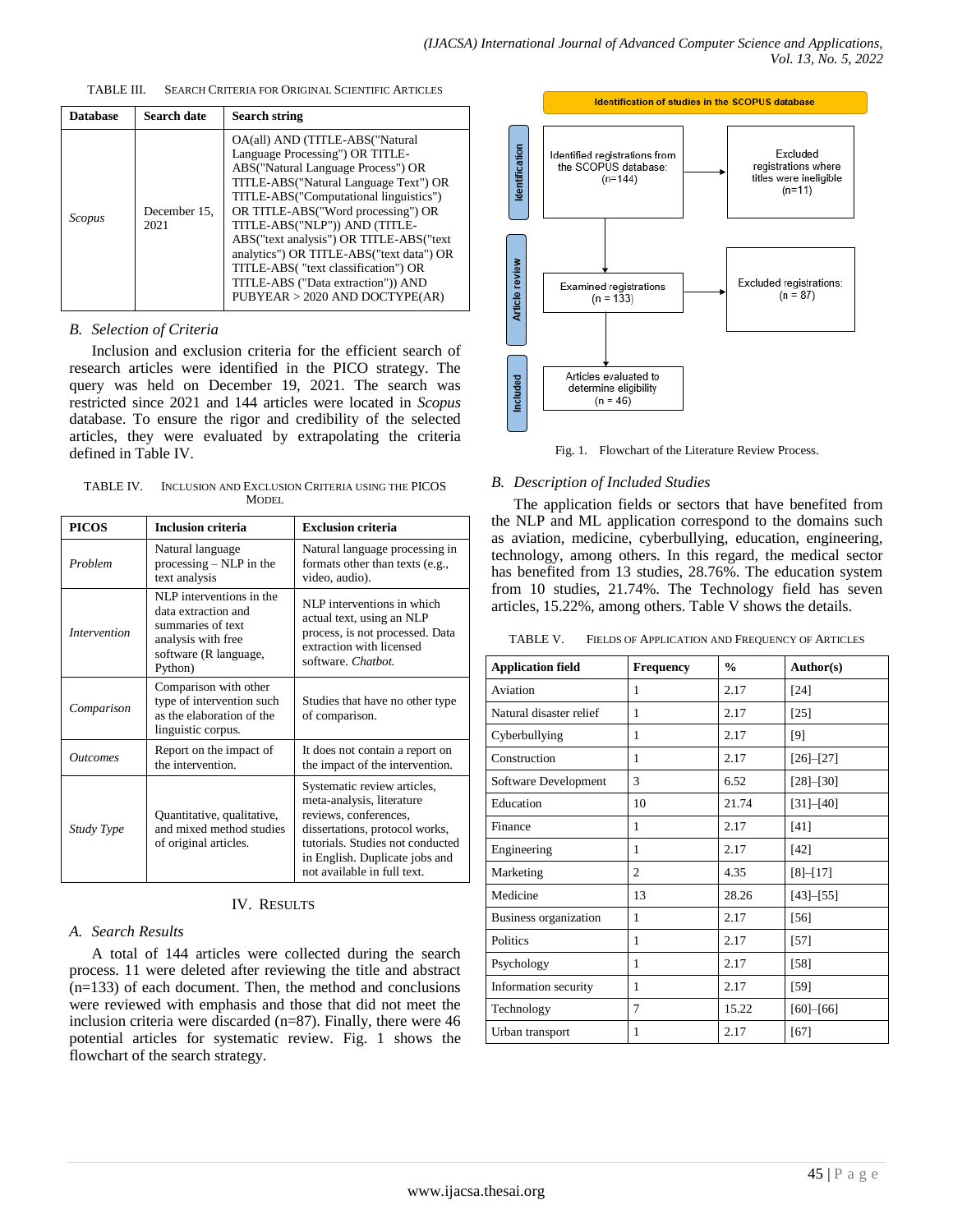# *C. Frequency of NLP Algorithms*

A number of NLP techniques were applied prior to the use of ML algorithms, and these NLP techniques are described in Appendix A. NLP techniques are associated with various algorithms, which are defined in Appendix B. After registering the data in the SPSS v25 statistical software, it has been discovered that the Term frequency - inverse document frequency (TF-IDF) algorithm was present in 22 articles, 47.82%. The Word2Vec algorithm was used 15 times, 32.60%. *Glove* algorithm at 14, 30.43%, while Bag of words (*BoW)* was used in 11 studies, 23.91%, and N-Gram was used in six articles, 13.04%.

On the other hand, seven studies, 15.21%, used three algorithms at the same time. Likewise, 12 articles, 26.09%, used two algorithms at the same time, while 26 articles used a single algorithm, 58.69%, in their research. The details of the NLP algorithms used are detailed in Appendix C.

## *D. Frequency of ML Algorithms*

ML algorithms analyzed in this study are defined in Appendix D and grouped under supervised learning, unsupervised learning, and Deep Learning.

*1) Frequency of supervised learning algorithms (S):* The Support Vector Machine (SVM) algorithm was used in 17 studies. The Naive Bayes (NB) algorithm was applied in 15 studies. The Radom Forest (RF) algorithm has 10 studies. R has 9 studies. K-NN has 8 studies. RF has 5 studies. The Passive aggressive (PA) algorithm was used in two studies. The AdaBoost (ADA) algorithm has 1 study like Singular Value Decomposition (SVD) algorithm, Fig. 2 shows the details.



Fig. 2. Studies using S Algorithms.

*2) Frequency of unsupervised learning algorithms (US):* The Latent Dirichlet Allocation (LDA) algorithm was used in three studies, 6.5%, while K-Means algorithm was used only in one study, 2.2%.

*3) Frequency of deep learning algorithms (DL):* The Long Short Term Memory (LSTM) deep learning algorithm has 24 studies. Then, the Convolutional neural networks (CNN) algorithm has 12 studies. The Recurrent Neural Networks (RNN) algorithm has 9 studies. The Multilayer Perceptron (MLP) algorithm has 5 studies. The least used algorithms were Gating Circulation Unit (GRU) algorithm with four studies and Artificial neural network (ANN) with two studies. Fig. 3 shows the details.



Fig. 3. Studies using DL Algorithms.

*4) Studies with hybrid algorithms, Supervised (S), Unsupervised (US) and Deep Learning (DL):* Out of 46 articles, 10 (21.74%) use only S algorithms. In this regard, [24] and [52] use SVM. The author in [35] use NB algorithm. On the other hand, the study of [51] uses the LDA algorithm.

Three studies use S and US algorithms at the same time: [17] use two S algorithms: SVM, NB and 1 NS: K-Means. [67] use five S algorithms: SVM, NB, Regression (R), RF, KNN, and one US algorithm: LDA.

The author in [25] uses three algorithms: A supervised learning algorithm, the LDA, and two deep learning algorithms, GRU and CNN. Twenty-one studies, 45.65%, used only DL algorithms, in particular [8], [32], [48] y [68].

Eleven studies, 23.91%, used S and DL algorithms at the same time, in particular [9], [36], [38], [46], [47], [49], [53], [55], [57], [58] y [60].

The details of the ML algorithms used by the 46 studies can be found in Appendix C.

# V. DISCUSSION

The popularity and proliferation of platforms working on the Internet such as web portals, social networks, and all digital media have created a massive social interaction between users, even more so because of the global COVID-19 pandemic that has led to the unprecedented increase in online learning and its consequent exponential production of unstructured texts. This phenomenon, according to [32], is allowing the increasing use of the NLP and ML field in text analysis for an efficient solution of real problems.

What are NLP and ML application fields?

It was discovered that sectors such as the health system, education, technology, engineering, software development, aviation, natural disasters relief, cyberbullying, construction, finance, marketing, politics, business organization, information security, psychology, and urban transport, benefit most. This reflects that NLP and ML can be applied to solve problems in any sector.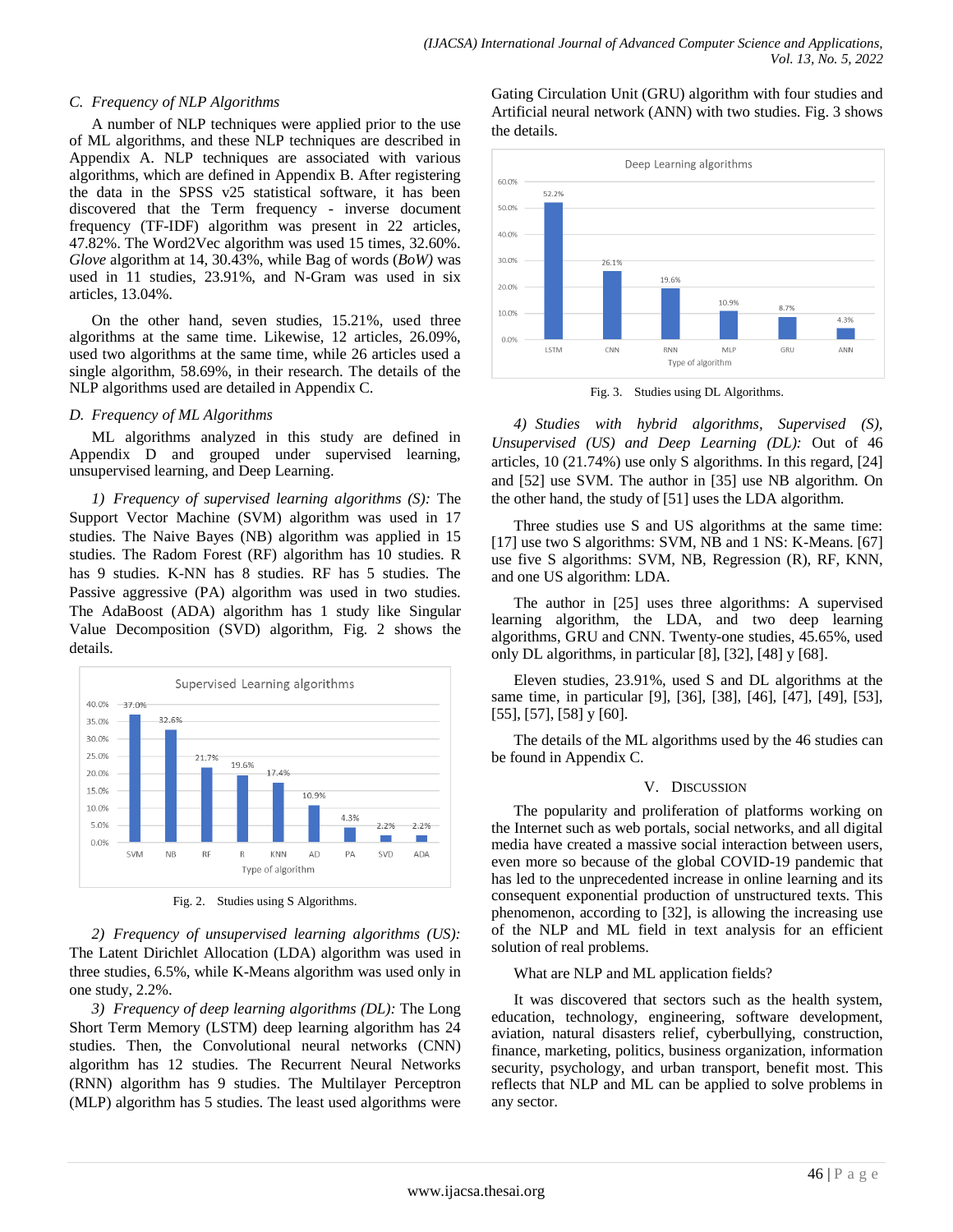What is the frequency of ML algorithms for text analysis?

The analysis of the articles indicates that NLP preprocessing techniques such as tokenization, normalization, elimination of irrelevant words are necessary to apply ML algorithms, which allow having a positive impact to achieve the Garg & Sharma study objective [17]. TF-IDF, word2Vec, and Glove are among the most used NLP algorithms. The ML algorithms of supervised learning were: SVM, NB and RF. The least used algorithms were: PA, ADA and SVD. With respect to unsupervised learning algorithms, these were the least used. Only three studies used the LDA algorithm.

#### What is the frequency of DL algorithms?

With regard to Deep learning*,* the most used algorithm was LSTM with 22 articles, and the least used was ANN with only 2 articles. This approach becomes a primary tool for the NLP. However, it should be noted that ML algorithms can lead to error bias because it depends on the quality of data with which the research is carried out and especially on access to data since many institutions, unfortunately, restrict them, for example, hospitals [69].

Considering the works obtained, it can be said that the most used NLP technique was the TF-IDF. The most used supervised learning algorithm was the SVM, and with respect to neural networks or deep learning, it was the LSTM. On the other hand, according to [69], one of the main obstacles to applying the NLP and ML algorithms is access to data, representing a challenge for the AI community in reversing this situation.

#### VI. CONCLUSION

The most commonly used supervised learning algorithms for text analysis in the field of research are TF-IDF, word2Vec and Glove, while predominant deep learning algorithms are LSTM and ANN. In addition, this article complements the various studies regarding systematic reviews on NLP and ML, by describing the frequencies of influential algorithms and it is expected that this work will lead to further research to increase the cases of application of PLN and ML for the benefit of various fields such as health, education, transport, technology and others. Finally, it should be noted that improving the cognitive aspect of this science requires further research taking into account that the PLN and ML algorithms are universal, characteristic of mathematics and statistics.

#### **REFERENCES**

- [1] Internet World Stats, Global Threat Report 2021, 1d. C., 2022, https://www.internetworldstats.com/stats.htm.
- [2] S. Galeano, M4rketing Ecommerce, Qué pasa en Internet en un minuto en 2021, 2022, https://marketing4ecommerce.net/que-pasa-en-interneten-un-minuto-infografia/.
- [3] Internet live stat, Total number of Websites, 2021. https://www.internetlivestats.com/total-number-of-websites/.
- [4] D. Gruson, «Big Data , inteligencia artificial y medicina de laboratorio : la hora de la integración», Adv Lab Med, 2(1), 5-7, 2021, https://doi.org/10.1515/almed-2021-0014.
- [5] H.P. Winston, Artificial Inteligence, Third, Enited States of America, 1992. https://courses.csail.mit.edu/6.034f/ai3/rest.pdf.
- [6] D.F. Arbeláez-Campillo, J.J. EspinozaV illasmil, M.J. Rojas-Bahamón, «Inteligencia artificial y condición humana: ¿Entidades contrapuestas o

fuerzas complementarias?», Revista de ciencias sociales, 27(2), 502- 513, 2021, doi:10.31876/rcs.v27i2.35937.

- [7] D. Garabato, Análisis no supervisado de observaciones atípicas en la misión espacial Gaia: optimización mediante procesamiento distribuido e integración en Apsis, Universidade da Coruña, 2020. https://ruc.udc.es/dspace/handle/2183/26479.
- [8] D. Perdices, J. Ramos, J.L. García-Dorado, I. González, J.E. López de Vergara, «Natural language processing for web browsing analytics: Challenges, lessons learned, and opportunities», Computer Networks, 198, 2-14, 2021, doi:10.1016/j.comnet.2021.108357.
- [9] C. Raj, A. Agarwal, G. Bharathy, B. Narayan, M. Prasad, «Cyberbullying detection: Hybrid models based on machine learning and natural language processing techniques», Electronics (Switzerland), 10(22), 1-20, 2021, doi:10.3390/electronics10222810.
- [10] I. Spasic, G. Nenadic, «Clinical text data in machine learning: Systematic review», JMIR Medical Informatics, 8(3), 2020, doi:10.2196/17984.
- [11] M. Khanbhai, P. Anyadi, J. Symons, K. Flott, A. Darzi, E. Mayer, «Applying natural language processing and machine learning techniques to patient experience feedback: A systematic review», BMJ Health and Care Informatics, 28(1), 1-12, 2021, 10.1136/bmjhci-2020-100262.
- [12] S.R. Jonnalagadda, P. Goyal, M.D. Huffman, «Automating data extraction in systematic reviews: A systematic review», Systematic Reviews, 4(1), 2015, doi:10.1186/s13643-015-0066-7.
- [13] E. Pons, M. Loes, M. Braun, M. Hunink, J. Kors, «natural Language Processing in Radiology: A Systematic Review1», Radiology, 279(2), 329-343, 2021, doi:10.1148/radiol.16142770.
- [14] M. Ceriotti, C. Clementi, O. Anatole Von Lilienfeld, «Introduction: Machine Learning at the Atomic Scale», Chemical Reviews, 121(16), 9719-9721, 2021, doi:10.1021/acs.chemrev.1c00598.
- [15] M. Alloghani, D. Al-Jumeily, J. Mustafina, A. Hussain, A. Aljaaf, Springer Link, A Systematic Review on Supervised and Unsupervised Machine Learning Algorithms for Data Science, 2019.
- [16] M. Batta, «Machine Learning Algorithms A Review», International Journal of Science and Research (IJ, 9(1), 381-386, 2020, doi:10.21275/ART20203995.
- [17] N. Garg, K. Sharma, «Text pre-processing of multilingual for sentiment analysis based on social network data», International Journal of Electrical and Computer Engineering, 12(1), 776-784, 2022, doi:10.11591/ijece.v12i1.pp776-784.
- [18] M.A. Al-Garadi, Y.C. Yang, H. Cai, Y. Ruan, K. O'Connor, G.H. Graciela, J. Perrone, A. Sarker, «Text classification models for the automatic detection of nonmedical prescription medication use from social media», BMC Medical Informatics and Decision Making, 21(1), 1-13, 2021, doi:10.1186/s12911-021-01394-0.
- [19] D. Moher, «Reporting guidelines: Doing better for readers», BMC Medicine, 16(1), 18-20, 2018, doi:10.1186/s12916-018-1226-0.
- [20] R. Sarkis-Onofre, F. Catalá-López, E. Aromataris, C. Lockwood, «How to properly use the PRISMA Statement», Systematic Reviews, 10(1), 13-15, 2021, doi:10.1186/s13643-021-01671-z.
- [21] K. Kreimeyer, M. Foster, A. Pandey, N. Arya, G. Halford, S.F. Jones, R. Forshee, M. Walderhaug, T. Botsis, «Natural language processing systems for capturing and standardizing unstructured clinical information: A systematic review», Journal of Biomedical Informatics, 73, 14-29, 2017, doi:10.1016/j.jbi.2017.07.012.
- [22] E. Landa-Ramírez, A. de J. Arredondo-Pantaleón, «Herramienta pico para la formulación y búsqueda de preguntas clínicamente relevantes en la psicooncología basada en la evidencia», Psicooncología, 11(2-3), 250- 270, 2014, doi:10.5209/rev\_PSIC.2014.v11.n2-3.47387.
- [23] A. Pérez Ortiz, M. Ortega Luyando, A. Amaya Hernández, «Programas de prevención de obesidad infantil en México: una revisión sistemática PICO», Psicología y Salud, 31(2), 169-177, 2021, doi:10.25009/ pys.v31i2.2686.
- [24] T. Madeira, R. Melício, D. Valério, L. Santos, «Machine learning and natural language processing for prediction of human factors in aviation incident reports», Aerospace, 8(2), 1-18, 2021, doi:10.3390/ aerospace8020047.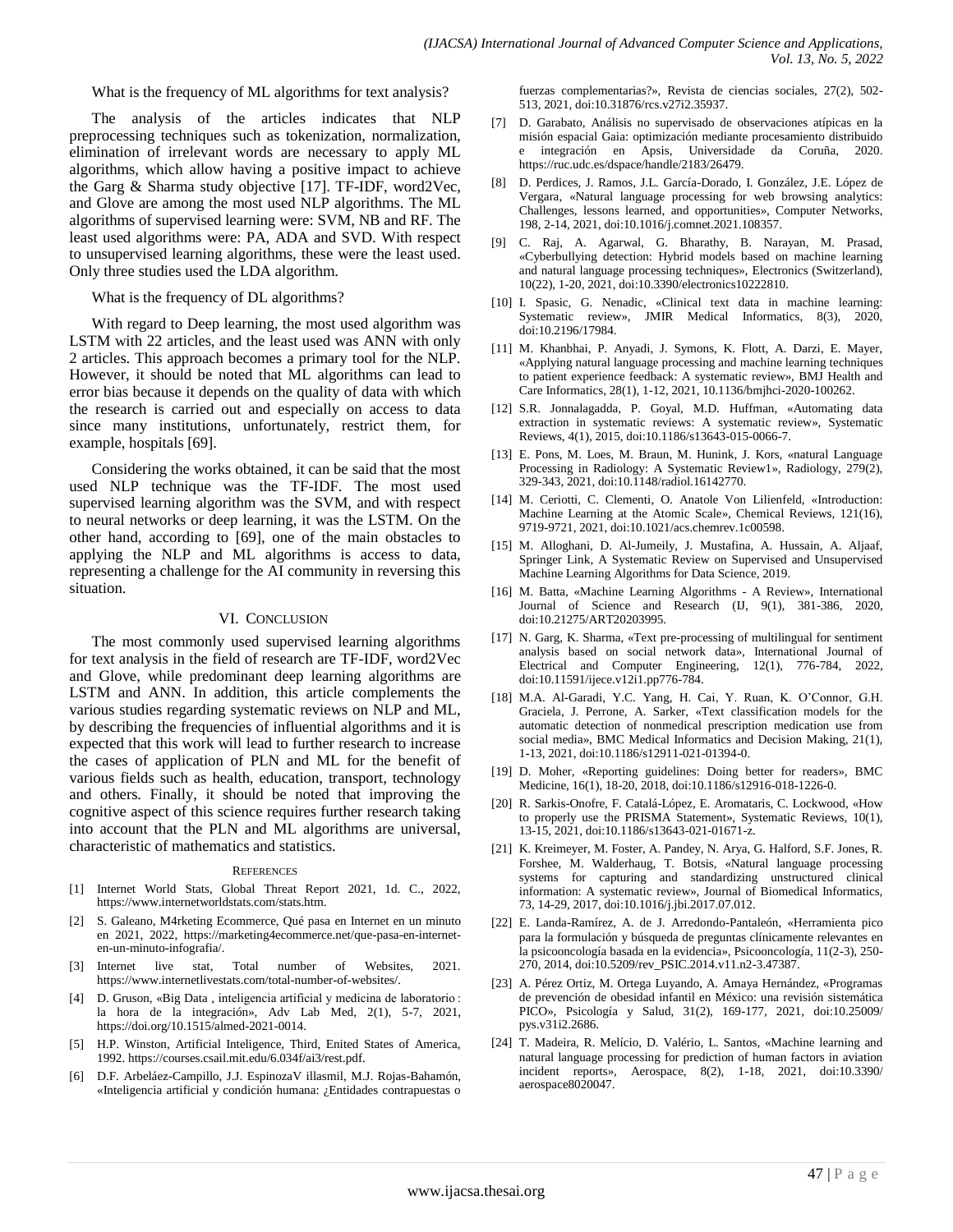- [25] S. Khatoon, M.A. Alshamari, A. Asif, M.M. Hasan, S. Abdou, K.M. Elsayed, M. Rashwan, «Development of social media analytics system for emergency event detection and crisismanagement», Computers, Materials and Continua, 68(3), 3079-3100, 2021, doi:10.32604/ cmc.2021.017371.
- [26] M.L. Yu, M.H. Tsai, «ACS: Construction data auto-correction system-Taiwan public construction data example», Sustainability (Switzerland), 13(1), 1-21, 2021, doi:10.3390/su13010362.
- [27] S. Moon, G. Lee, S. Chi, H. Oh, «Automated Construction Specification Review with Named Entity Recognition Using Natural Language Processing», Journal of Construction Engineering and Management, 147(1), 1-12, 2021, doi:10.1061/(asce)co.1943-7862.0001953.
- [28] Ş. Ozan, «Case studies on using natural language processing techniques in customer relationship management software», Journal of Intelligent Information Systems, 56(2), 233-253, 2021, doi:10.1007/s10844-020- 00619-4.
- [29] M. Alenezi, Z. Mohammed, Y. Javed, «Efficient deep features learning for vulnerability detection using character ngram embedding», Jordanian Journal of Computers and Information Technology, 7(1), 25-38, 2021, doi:jjcit.71-1597824949.
- [30] P. Rani, S. Panichella, M. Leuenberger, A. Di-Sorbo, O. Nierstrasz, «How to identify class comment types? A multi-language approach for class comment classification», Journal of Systems and Software, 181, 2- 17, 2021, doi:10.1016/j.jss.2021.111047.
- [31] L. Burdick, J.K. Kummerfeld, R. Mihalcea, «To batch or not to batch? Comparing batching and curriculum learning strategies across tasks and datasets», Mathematics, 9(18), 2021, doi:10.3390/math9182234.
- [32] M. Mujahid, E. Lee, F. Rustam, P.B. Washington, S. Ullah, A.A. Reshi, I. Ashraf, «Sentiment Analysis and Topic Modeling on Tweets about Online Education during COVID-19», Applied Sciences, 11(18), 1-25, 2021, doi:10.3390/app11188438.
- [33] R. Adipradana, B.P. Nayoga, R. Suryadi, D. Suhartono, «Hoax analyzer for Indonesian news using RNNs with fasttext and glove embeddings», Bulletin of Electrical Engineering and Informatics, 10(4), 2130-2136, 2021, doi:10.11591/eei.v10i4.2956.
- [34] O.C. Stringham, S. Moncayo, K.G.W. Hill, A. Toomes, L. Mitchell, J. V. Ross, P. Cassey, «Text classification to streamline online wildlife trade analyses», PLOS ONE, 16(7), e0254007, 2021, doi:10.1371/ journal.pone.0254007.
- [35] S.G. Chethan, S. Vinay, «Analytical Framework for Binarized Response for Enhancing Knowledge Delivery System», International Journal of Advanced Computer Science and Applications, 12(10), 348-358, 2021, doi:10.14569/ijacsa.2021.0121157.
- [36] R.A. Farouk, M.H. Khafagy, M. Ali, K. Munir, R. M.Badry, «Arabic Semantic Similarity Approach for Farmers" Complaints», International Journal of Advanced Computer Science and Applications, 12(10), 348- 358, 2021, doi:10.14569/IJACSA.2021.0121038.
- [37] C.X. Zhang, R. Liu, X.Y. Gao, B. Yu, «Graph Convolutional Network for Word Sense Disambiguation», Discrete Dynamics in Nature and Society, 2021, 1-12, 2021, doi:10.1155/2021/2822126.
- [38] J.L. Huan, A.A. Sekh, C. Quek, D.K. Prasad, «Emotionally charged text classification with deep learning and sentiment semantic», Neural Computing and Applications, 1, 1-11, 2021, doi:10.1007/s00521-021- 06542-1.
- [39] H.X. Huynh, L.X. Dang, N. Duong-Trung, C.T. Phan, «Vietnamese Short Text Classification via Distributed Computation», International Journal of Advanced Computer Science and Applications, 12(7), 23-31, 2021, doi:10.14569/IJACSA.2021.0120703.
- [40] Y. Hu, H. Shen, W. Liu, F. Min, X. Qiao, K. Jin, «A Graph Convolutional Network with Multiple Dependency Representations for Relation Extraction», IEEE Access, 9, 1-14, 2021, doi:10.1109/ ACCESS.2021.3086480.
- [41] D. Alsaleh, S. Larabi-Marie-Sainte, «Arabic Text Classification Using Convolutional Neural Network and Genetic Algorithms», IEEE Access, 9, 91670-91685, 2021, doi:10.1109/ACCESS.2021.3091376.
- [42] S. Sarica, J. Luo, «Stopwords in technical language processing», Plos One, 16(8), 1-13, 2021, doi:10.1371/journal.pone.0254937.
- [43] C.J. Harrison, C.J. Sidey-Gibbons, «Machine learning in medicine: a practical introduction to natural language processing», BMC Medical

Research Methodology, 21(1), 1-11, 2021, doi:10.1186/s12874-021- 01347-1.

- [44] P. López-Úbeda, A. Pomares-Quimbaya, M.C. Díaz-Galiano, S. Schulz, «Collecting specialty-related medical terms: Development and evaluation of a resource for Spanish», BMC Medical Informatics and Decision Making, 21(1), 1-17, 2021, doi:10.1186/s12911-021-01495-w.
- [45] W. Wang, A. Feng, «Self-Information Loss Compensation Learning for Machine-Generated Text Detection», Mathematical Problems in Engineering, 2021, 1-7, 2021, doi:10.1155/2021/6669468.
- [46] A.T. Bako, H.L. Taylor, K. Wiley, J. Zheng, H. Walter-McCabe, S.N. Kasthurirathne, J.R. Vest, «Using natural language processing to classify social work interventions», American Journal of Managed Care, 27(1), 1-18, 2021, doi:10.37765/AJMC.2021.88580.
- [47] V. Kumar, D.R. Recupero, D. Riboni, R. Helaoui, «Ensembling Classical Machine Learning and Deep Learning Approaches for Morbidity Identification from Clinical Notes», IEEE Access, 9(2021), 7107-7126, 2021, doi:10.1109/ACCESS.2020.3043221.
- [48] D. Rakesh, R.J.D. Menezes, J. De Klerk, I.R. Castleden, C.M. Hooper, G. Carneiro, M. Gilliham, «Identifying protein subcellular localisation in scientific literature using bidirectional deep recurrent neural network», Scientific Reports, 11(1), 1-11, 2021, doi:10.1038/s41598-020-80441-8.
- [49] B. Dreyfus, A. Chaudhary, P. Bhardwaj, V.K. Shree, «Application of natural language processing techniques to identify off-label drug usage from various online health communities», Journal of the American Medical Informatics Association, 28(10), 2147-2154, 2021, doi:10.1093/jamia/ocab124.
- [50] M.J. Acosta, G. Castillo-Sánchez, B. Garcia-Zapirain, I. de la Torre Díez, M. Franco-Martín, «Sentiment analysis techniques applied to rawtext data from a csq-8 questionnaire about mindfulness in times of covid-19 to improve strategy generation», International Journal of Environmental Research and Public Health, 18(12), 2-21, 2021, doi:10.3390/ijerph18126408.
- [51] P. Fairie, Z. Zhang, A.G. D'Souza, T. Walsh, H. Quan, M.J. Santana, «Categorising patient concerns using natural language processing techniques», BMJ health & care informatics, 28(1), 1-9, 2021, doi:10.1136/bmjhci-2020-100274.
- [52] T. Basu, S. Goldsworthy, G. V. Gkoutos, «A sentence classification framework to identify geometric errors in radiation therapy from relevant literature», Information (Switzerland), 12(4), 1-11, 2021, doi:10.3390/info12040139.
- [53] A. Borjali, M. Magnéli, D. Shin, H. Malchau, O.K. Muratoglu, K.M. Varadarajan, «Natural language processing with deep learning for medical adverse event detection from free-text medical narratives: A case study of detecting total hip replacement dislocation», Computers in Biology and Medicine, 129, 1-26, 2021, doi:10.1016/j.compbiom ed.2020.104140.
- [54] S.K. Prabhakar, D.-O. Won, «Medical Text Classification Using Hybrid Deep Learning Models with Multihead Attention», Computational Intelligence and Neuroscience, 2021, 1-16, 2021, Intelligence and Neuroscience, 2021, 1-16, 2021, doi:10.1155/2021/9425655.
- [55] N. Ali, A.H. Abuel-Atta, H.H. Zayed, «Enhancing the performance of cancer text classification model based on cancer hallmarks», IAES International Journal of Artificial Intelligence, 10(2), 316-323, 2021, doi:10.11591/ijai.v10.i2.pp316-323.
- [56] N. Khamphakdee, P. Seresangtakul, «Sentiment analysis for Thai language in hotel domain using machine learning algorithms», Acta Informatica Pragensia, 10(2), 155-171, 2021, doi:10.18267/j.aip.155.
- [57] S. Madichetty, M. Sridevi, «A stacked convolutional neural network for detecting the resource tweets during a disaster», Multimedia Tools and Applications, 80(3), 3927-3949, 2021, doi:10.1007/s11042-020-09873- 8.
- [58] N. Cerkez, B. Vrdoljak, S. Skansi, «A Method for MBTI Classification Based on Impact of Class Components», IEEE Access, 20(2017), 1-19, 2021, doi:10.1109/ACCESS.2021.3121137.
- [59] P. Kulkarni, K.N. Cauvery, «Personally Identifiable Information (PII) Detection in the Unstructured Large Text Corpus using Natural Language Processing and Unsupervised Learning Technique», International Journal of Advanced Computer Science and Applications, 12(9), 508-517, 2021, doi:10.14569/IJACSA.2021.0120957.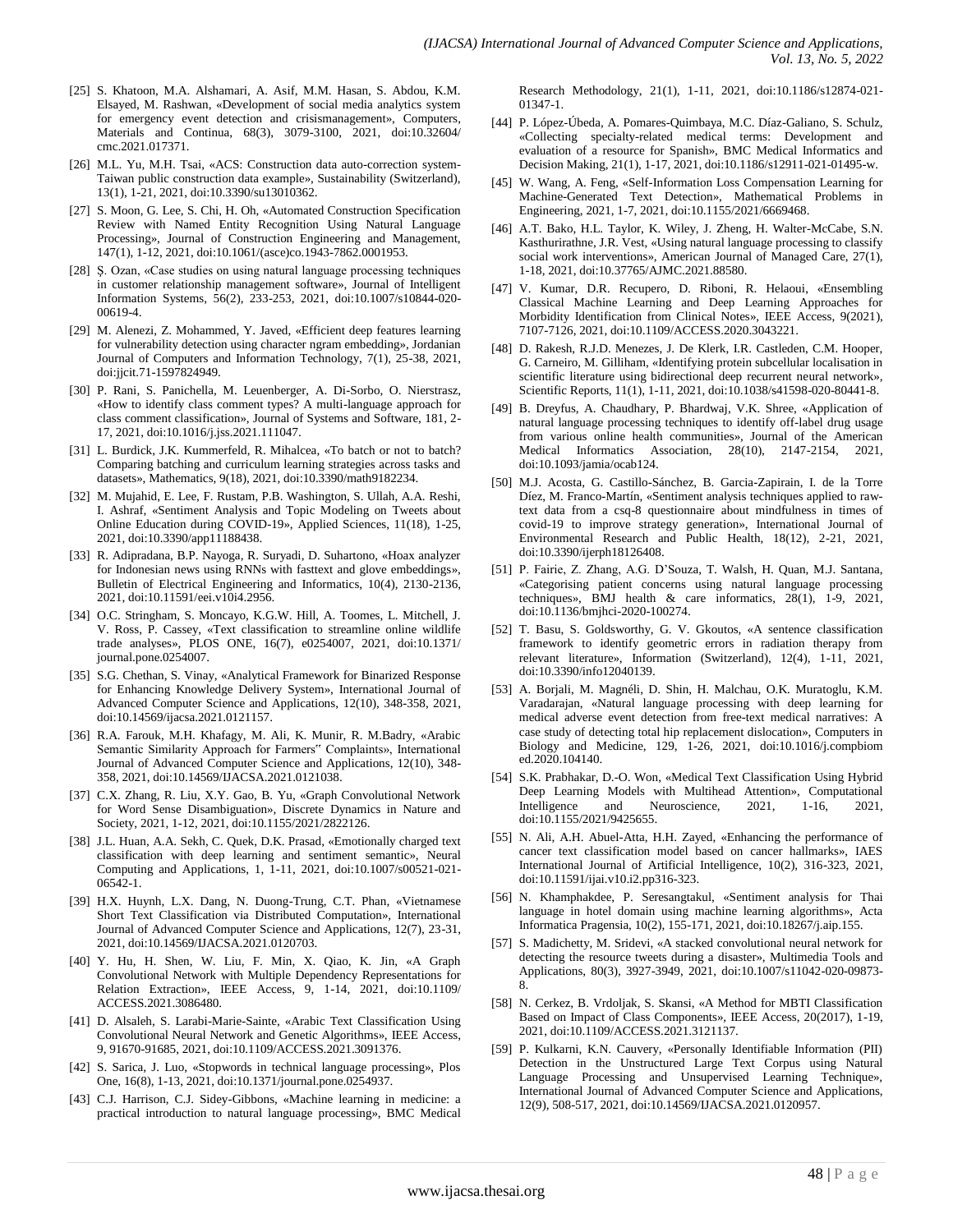- [60] Y. Li, P. Xu, Q. Ruan, W. Xu, «Text Adversarial Examples Generation and Defense Based on Reinforcement Learning», Tehnicki vjesnik - Technical Gazette, 28(4), 1306-1314, 2021, doi:10.17559/TV-20200801053744.
- [61] M. Zulqarnain, R. Ghazali, M.G. Ghouse, N.A. Husaini, A.K.Z. Alsaedi, W. Sharif, «A comparative analysis on question classification task based on deep learning approaches», PeerJ Computer Science, 7, 1-27, 2021, doi:10.7717/PEERJ-CS.570.
- [62] A. Moreo, A. Esuli, F. Sebastiani, «Word-class embeddings for multiclass text classification», Data Mining and Knowledge Discovery, 1-29, 2021, doi:10.1007/s10618-020-00735-3.
- [63] W.H. Park, N.M.F. Qureshi, D.R. Shin, «Pseudo nlp joint spam classification technique for big data cluster», Computers, Materials and Continua, 71(1), 517-535, 2022, doi:10.32604/cmc.2022.021421.
- [64] D.T. Tolciu, C. Săcărea, C. Matei, «Analysis of patterns and similarities in service tickets using natural language processing», Journal of Communications Software and Systems, 17(1), 29-35, 2021, doi:10.24138/JCOMSS.V17I1.1024.
- [65] S.K. Prabhakar, H. Rajaguru, D.O. Won, «Performance Analysis of Hybrid Deep Learning Models with Attention Mechanism Positioning

and Focal Loss for Text Classification», Scientific Programming, 2021, 1-12, 2021, doi:10.1155/2021/2420254.

- [66] H. Ali, M.S. Khan, A. AlGhadhban, M. Alazmi, A. Alzamil, K. Alutaibi, J. Qadir, «All Your Fake Detector Are Belong to Us: Evaluating Adversarial Robustness of Fake-news Detectors Under Black-Box Settings», IEEE Access, 4(2016), 1-15, 2021, doi:10.1109/ACCESS.2021.3085875.
- [67] L. Shi, Y. Zhu, Y. Zhang, Z. Su, «Fault Diagnosis of Signal Equipment on the Lanzhou-Xinjiang High-Speed Railway Using Machine Learning for Natural Language Processing», Complexity, 2021, 1-13, 2021, doi:10.1155/2021/9126745.
- [68] L. Burdick, J.K. Kummerfeld, R. Mihalcea, «To batch or not to batch? Comparing batching and curriculum learning strategies across tasks and datasets», Mathematics, 9(18), 2021, doi:10.3390/math9182234.
- [69] E. Negro-Calduch, N. Azzopardi-Muscat, R.S. Krishnamurthy, D. Novillo-Ortiz, «Technological progress in electronic health record system optimization: Systematic review of systematic literature reviews», International Journal of Medical Informatics, 125, 1-8, 2021, doi:10.1016/j.ijmedinf.2021.104507.

|  |  | <b>APPENDIX A. NLP TECHNIQUES</b> |
|--|--|-----------------------------------|
|  |  |                                   |

| <b>Dimension</b>                          | <b>Definition</b>                                                                                                                                            |
|-------------------------------------------|--------------------------------------------------------------------------------------------------------------------------------------------------------------|
| Word segmentation (Tokenize)              | It is the process of converting paragraphs into inputs for the computer through a word list.                                                                 |
| Data cleanup (Stop word)                  | It is the process of removing words that do not add exclusionary meaning to a sentence.                                                                      |
| Lexicographic analysis with stemming      | It is the process of converting each word of the sentence to its root form by removing or replacing suffixes.                                                |
| Lexicographic analysis with lemmatization | It is a more accurate process than stemming and involves making an analysis of the vocabulary and its morphology<br>to return to the basic form of the word. |

#### APPENDIX B. NLP ALGORITHMS

| Type                         | Algorithm                                               | <b>Definition</b>                                                                                                                                                                                   |
|------------------------------|---------------------------------------------------------|-----------------------------------------------------------------------------------------------------------------------------------------------------------------------------------------------------|
|                              | <b>POS</b>                                              | It is the process of grammatical tagging or disambiguation of word categories.                                                                                                                      |
|                              | Name entity recognition (NER)                           | It is the process of "finding out" if a piece of data belongs to a person or business<br>organization.                                                                                              |
| Basic mathematical functions | N-gram                                                  | It is a sub-sequence of n items of a text data sequence. It is a probabilistic algorithm<br>that allows making a statistical prediction of the next item of a sequence of a string of<br>text data. |
|                              | Bag of words (BoW)                                      | It is the process that allows the feature extraction from the text, determines the<br>number of times that there is a word in the sentence.                                                         |
|                              | Term frequency - inverse document<br>frequency (TF-IDF) | It is a statistical model that allows scoring the data to reflect their relevance in a given<br>document.                                                                                           |
| Basic statistical algorithms | Text vectorization                                      | It is the process which transforms the input of language into something that the<br>computer can understand                                                                                         |
|                              | Statistical standardization                             | It is the process used to scale features of document data.                                                                                                                                          |

APPENDIX C. PLN ALGORITHMS OF THE 46 ARTICLES.

| Author | <b>PLN</b> Algorithms | <b>ML</b> Algorithms |
|--------|-----------------------|----------------------|
| $[17]$ | BoW, TF-IDF, N-Gram   | SVM, NB, K-Medias    |
| $[63]$ | TF-IDF                | SVD, R               |
| $[43]$ | TF-IDF                | R, SVM, ANN          |
| $[44]$ | N-gram, TF-IDF        | RF, KNN, AD          |
| [48]   | CBoW                  | LSTM, RNN            |
| $[9]$  | TF-IDF                | R, LSTM, NB, RF, SVM |
| $[30]$ | TF-IDF                | NB, RF, AD           |
| $[16]$ | BoW, TF-IDF           | ANN, RNN, LSTM       |
| [49]   | TF-IDF                | SVM, NB, RF, RNN     |
| $[68]$ | Word2Vect             | <b>LSTM</b>          |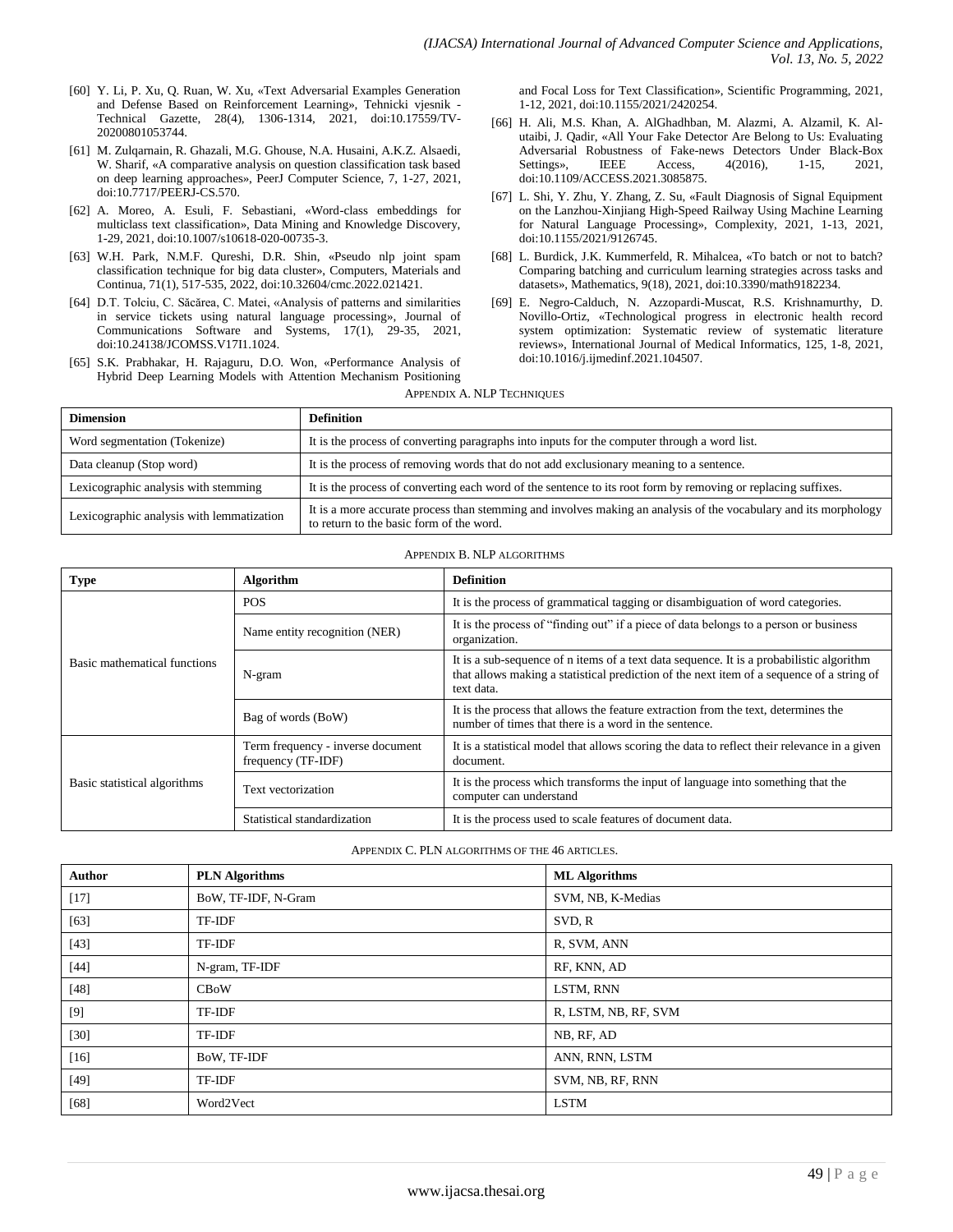| $[32]$ | CBoW, TF-IDF             | CNN, LSTM                         |
|--------|--------------------------|-----------------------------------|
| $[42]$ | TF-IDF                   | <b>LSTM</b>                       |
| $[33]$ | Glove                    | <b>LSTM</b>                       |
| [60]   | Word2Vect                | NB, SVM, MLP, CNN, RNN, LSTM, GRU |
| $[34]$ | N-Gram                   | R, NB, RF                         |
| $[50]$ | TF-IDF, Glove, Skip Gram | <b>MLP</b>                        |
| $[51]$ | <b>BoW</b>               | LDA                               |
| $[52]$ | BoW, Skip Gram           | <b>SVM</b>                        |
| $[28]$ | Word2vect, Glove         | RNN, LSTM                         |
| $[29]$ | N gram                   | <b>MLP</b>                        |
| $[64]$ | BoW, Word2vec, Glove     | <b>LSTM</b>                       |
| $[24]$ | TF-IDF, Word2Vec         | <b>SVM</b>                        |
| $[53]$ | N gram                   | KNN, RF, SVM, CNN, LSTM           |
| $[35]$ | <b>BoW</b>               | NB                                |
| $[36]$ | TF-IDF                   | NB, MLP, SVM, KNN                 |
| $[59]$ | BoW, Word2Vect           | <b>LSTM</b>                       |
| $[65]$ | Word2Vect                | RNN, LSTM                         |
| $[58]$ | TF-IDF, BoW, Glove       | NB, KNN, SVM, LSTM, R             |
| $[41]$ | Glove                    | <b>CNN</b>                        |
| $[37]$ | TF-IDF, Word2Vec         | LSTM, CNN                         |
| $[56]$ | Word2Vec, BoW, TF-IDF    | SVM, NB, R, RF, AD, PA, ADA       |
| $[54]$ | Word2Vec, Glove          | LSTM, GRU                         |
| $[38]$ | Glove                    | KNN, NB, PA, LSTM                 |
| [61]   | Word2Vec                 | LSTM, GRU, CNN                    |
| $[67]$ | <b>BoW</b>               | LDA, SVM, NB, R, RF, KNN          |
| $[39]$ | TF-IDF                   | NB, R, AD, RF                     |
| $[40]$ | Glove                    | <b>LSTM</b>                       |
| [66]   | Glove                    | MLP, CNN, RNN                     |
| $[25]$ | TF-IDF, N Gram, BoW      | LDA, GRU, CNN                     |
| $[55]$ | Glove                    | SVM, RNN, CNN                     |
| $[45]$ | Word2Vec                 | CNN, RNN, LSTM                    |
| $[62]$ | TF-IDF, Glove            | SVM, CNN, LSTM                    |
| $[46]$ | TF-IDF, Glove            | NB, R, SVM, LSTM                  |
| $[47]$ | TF-IDF, Word2Vec, Glove  | SVM, KNN, NB, RF, AD, LSTM        |
| $[27]$ | TF-IDF, Word2Vec         | <b>LSTM</b>                       |
| $[57]$ | Word2Vec                 | SVM, KNN, CNN                     |

# APPENDIX D. MACHINE LEARNING ALGORITHMS – ML

| <b>ML</b> Type      | <b>Algorithm</b>                 | <b>Overview</b>                                                                                                                                   |  |
|---------------------|----------------------------------|---------------------------------------------------------------------------------------------------------------------------------------------------|--|
| Supervised learning | K-NN                             | It is an algorithm that can be used to classify new samples or to predict values by looking for the<br>"most similar" data points (by proximity). |  |
|                     | Regression - R                   | It is the algorithm that determines the relationships between dependent and independent variables<br>for prediction and prognosis.                |  |
|                     | Decision tree - DT               | It is an algorithm that uses the fork for every possible outcome of a decision.                                                                   |  |
|                     | Support Vector<br>Machines - SVM | It is an algorithm that seeks to find a hyperplane that best separates two different kinds of data<br>points.                                     |  |